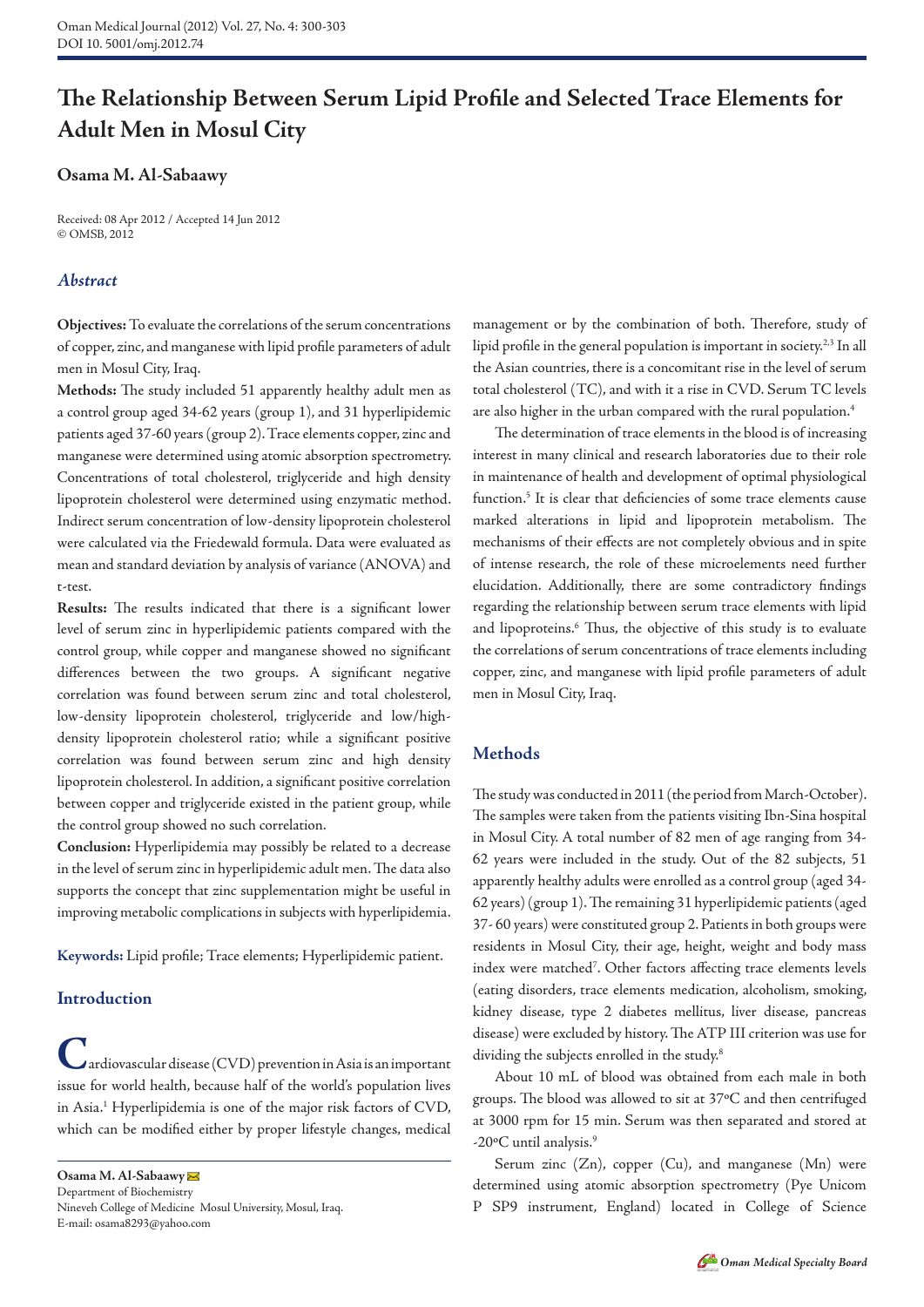Department of Biology in Mosul University. The concentration of the trace elements were obtained from the standard curves.<sup>10</sup> Serum concentrations of TC, triglyceride (TG) and high density lipoprotein cholesterol (HDL-C) were measured at the College of Science, Department of Chemistry, Mosul University using kit enzymatic method (Biolabo company). Indirect serum concentration of low density lipoprotein cholesterol (LDL-C) was calculated via the Friedewald formula (TC- [HDL-C +TG/2.2]).<sup>11</sup>

Data were evaluated by analysis of variance (ANOVA) and t-test, adjusted for multiple comparisons. *P-*values of <0.05 were considered statistically significant. Correlations were determined by Pearson's test.

#### **Results**

Age, height, weight, and body mass index are shown in Table 1. There were no significant differences between the two groups for the above physical characteristics. Biochemical lipid profile characteristics (TC, TG, LDL-C, HDL-C and LDL-C/HDL-C ratio) are shown in Table 2. There was a highly significant increase in serum TC, TG, LDL-C and a highly significant decrease in HDL-C in the patient group compared to the control group. The concentration of trace elements (Zn, Cu, Mn and Cu/Zn ratio) are shown in Table 2. There were significant lower levels (*p*<0.05) of serum Zn in hyperlipidemic patients compared with the control group and significant higher levels (*p*<0.05) of serum Cu/Zn ratio in hyperlipidemic patients compared with the control group, while Cu and Mn showed no significant differences between the two groups. Table 3 shows the correlations of serum concentrations of trace elements included in the study (Zn, Cu, Mn and Cu/Zn ratio) with serum concentrations of lipid profile parameters (TC, TG, LDL-C, HDL-C and LDL-C/HDL-C ratio) of hyperlipidemic patients (Pearson correlation, *p-*value). The results indicate that there is a significant negative correlation between serum Zn and TC, LDL-C, TG and LDL-C/HDL-C ratio and significant positive correlation between serum Zn and HDL-C and between Cu and TG in the patient group as shown in Fig. 1. The control group exhibited no such correlation. (Table 4 and Fig. 1)

**Table 1:** Descriptive physical characteristics of control subjects and hyperlipidemic patients.

| <b>Characteristics</b>  | Control<br>$N=51$ | Patients<br>$N=31$ | p value    |
|-------------------------|-------------------|--------------------|------------|
| Age(years)              | $48.6 \pm 7.66$   | $47.9 \pm 7.64$    | $0.733$ Ns |
| Height(cm)              | $171.8 \pm 0.02$  | $171.4 \pm 0.04$   | $0.526$ Ns |
| Weight(Kg)              | 77.69±4.71        | $79.23 + 3.74$     | $0.128$ Ns |
| BMI(Kg/m <sup>2</sup> ) | $26.32 \pm 1.31$  | $27.05 \pm 2.19$   | $0.061$ Ns |

*Values are presented as mean ± SD* 

*SD: Standard Deviation*

**Table 2:** Descriptive biochemical characteristics of control subjects and hyperlipidemic patients.

| <b>Biochemical</b><br><b>Characteristics</b> | Control<br>$N=51$ | Patients<br>$N=31$ | <i>p</i> value |
|----------------------------------------------|-------------------|--------------------|----------------|
| $TC \, (mmol/L)$                             | $4.35 + 0.46$     | $5.41 \pm 0.68$    | p < 0.001      |
| $HDL-C$ (mmol/L)                             | $1.15 + 0.10$     | $1.03 + 0.11$      | p < 0.001      |
| $LDL-C (mmol/L)$                             | $2.93 + 0.48$     | $4.03 + 0.69$      | p < 0.001      |
| $TG$ (mmol/L)                                | $1.33 \pm 0.11$   | $1.69 \pm 0.42$    | p < 0.001      |
| LDL-C/HDL-C ratio                            | $2.57 + 0.55$     | $3.99 + 1.08$      | p < 0.001      |
| $Zn \, (\mu \text{mol/l})$                   | $15.49 + 2.75$    | $14.19 + 2.80$     | 0.043          |
| Cu (µmol/l)                                  | $17.66 \pm 2.91$  | $18.12 \pm 3.41$   | 0.522          |
| $Mn$ ( $\mu$ mol/l)                          | $6.03 + 0.85$     | $6.06 + 1.01$      | 0.889          |
| $Cu/Zn$ ratio                                | $1.17 \pm 0.30$   | $1.33 \pm 0.404$   | 0.047          |

*Values are presented as mean ± SD* 

*SD: Standard Deviation* 

**Table 3:** The correlations of serum concentrations of trace elements with lipid profile parameters in hyperlipidemic patients.

| Lipid profile/<br><b>Trace elements</b> | $Z_{n}$      | Cu           | Mn           | Cu/Zn<br>ratio |
|-----------------------------------------|--------------|--------------|--------------|----------------|
| <b>TC</b>                               | $r = -0.581$ | $r = 0.316$  | $r = 0.049$  | $r = 0.652$    |
|                                         | $p=0.001$    | $p=0.083$    | $p=0.793$    | p<0.001        |
| $HDL-C$                                 | $r = 0.510$  | $r = -0.333$ | $r = -0.049$ | $r = -0.582$   |
|                                         | $p=0.003$    | $p=0.067$    | $p=0.794$    | $p = 0.001$    |
| LDL-C                                   | $r = -0.571$ | $r = 0.315$  | $r = 0.051$  | $r = 0.639$    |
|                                         | $p=0.001$    | $p=0.084$    | $p=0.784$    | p < 0.001      |
| <b>TG</b>                               | $r = -0.613$ | $r = 0.359$  | $r = 0.046$  | $r = -0.711$   |
|                                         | p < 0.001    | $p=0.048$    | $p=0.808$    | p < 0.001      |
| LDL-C/HDL-C                             | $r = -0.566$ | $r = 0.317$  | $r = 0.058$  | $r = 0.630$    |
| ratio                                   | $p=0.001$    | $p=0.082$    | $p=0.757$    | p < 0.001      |

*r: pearson correlation*

*p: p-value*

**Table 4:** The Correlations of Serum Concentrations of Trace Elements with Lipid Profile Parameters in Control Subject**.** 

| Lipid profile/<br><b>Trace elements</b> | $Z_{n}$     | Cu           | Mn           | Cu/Zn<br>ratio |
|-----------------------------------------|-------------|--------------|--------------|----------------|
| TС                                      | $r = 0.180$ | $r = 0.242$  | $r = 0.153$  | $r = 0.004$    |
|                                         | $p=0.207$   | $p=0.087$    | $p=0.283$    | $p=0.977$      |
| HDL-C                                   | $r = 0.039$ | $r = 0.039$  | $r = -0.127$ | $r = 0.015$    |
|                                         | $p=0.787$   | $p=0.788$    | $p=0.374$    | $p=0.918$      |
| LDL-C                                   | $r = 0.161$ | $r = 0.228$  | $r = 0.184$  | $r = 0.008$    |
|                                         | $p=0.260$   | $p=0.107$    | $p = 0.197$  | $p=0.955$      |
| TG                                      | $r = 0.083$ | $r = -0.086$ | $r = -0.182$ | $r = -0.161$   |
|                                         | $p=0.562$   | $p=0.546$    | $p=0.201$    | $p=0.263$      |
| $LDL-C/$                                | $r = 0.089$ | $r = 0.143$  | $r = 0.189$  | $r = 0.003$    |
| HDL-C ratio                             | $p=0.535$   | $p=0.318$    | $p=0.185$    | $p=0.982$      |

*r: pearson correlation*

*p: p-value*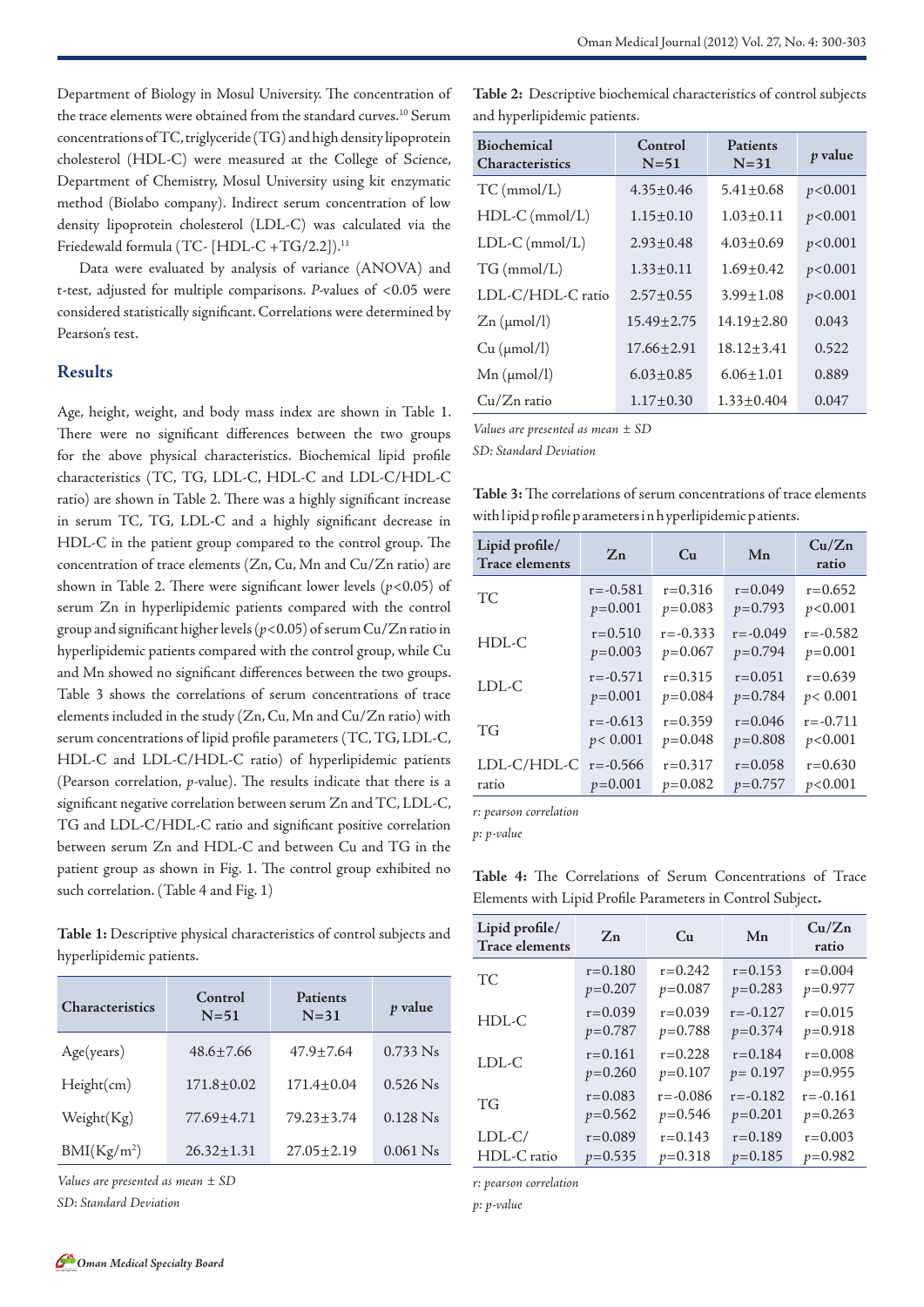



#### **Discussion**

The results indicate that there was a significant lower level of serum Zn in hyperlipidemic patients compared with the control group, and that there was a significant negative correlation between serum Zn and TC, LDL-C, TG and LDL-C/HDL-c ratio and a significant positive correlation existed between serum Zn and HDL-C in the patient group while the control group showed no such correlation. Therefore, these findings indicate the possible effect of Zn level in serum lipid profile and this effect may be due to the role of Zn as an antioxidant. Thus, the decrease in Zn level in patients may lead to increased lipid peroxidation and leading to increased levels of TC, TG and LDL-C according to the results of previous studies. These results support the hypothesis that cholesterol stored in the lipid droplets of the adipose tissue cells is released into plasma and is the chief source of the hypercholesterolemia observed during stress.12,13,14 There is evidence suggesting that Zn can act as an endogenous protective factor against atherosclerosis by inhibiting

the oxidation of LDL-C in the presence of transition metals and that adequate Zn nutrition may protect against inflammatory diseases such as atherosclerosis by inhibiting the activation of oxidative stress,<sup>15</sup> these findings are in agreement with previous studies which showed treatment with Zn reduced TC, TG, and LDL-C plasma levels and increased HDL-C levels.<sup>16</sup> Partida-Hernández et al.<sup>17</sup> showed a significant decrease in TG concentration following a 12 week supplementation with 100 mg Zn sulfate among diabetics who were not on cholesterol-lowering treatment. Furthermore, they showed a significant reduction in TC and an increase in HDL-C, indicating that supplementation, in addition to improving glycemic indices, has favorable effects on cardiovascular risk factors. Other studies showed that Zn deficiency-induced hypercholesterolemia in rat and dog models,<sup>18,19</sup> and a negative relationship was reported between serum Zn and TC concentrations.<sup>6,20</sup> A study in European Americans showed that there was a small but significant association between dietary Zn and the TC/HDL-C ratio;<sup>21</sup> however, another study showed an inverse relation between supplemental Zn and HDL-C observed in 270 healthy men and women aged over 60 years.22

According to the results of the present study, serum Cu had significant positive correlations with TG only and no significant correlation was exhibited with other parameters in hyperlipidemic patients. The reason for this result may be due to the sharing of Cu indirectly in formation of TG in serum of patients by contributing to lipid peroxidation;<sup>23</sup> however, the subject needs further studies in the future to be more precise. Cu had no significant correlations with lipid profile parameters in the control group. This finding is in agreement with previous studies which showed no significant correlation between the serum Cu and TC levels in non-copper deficient rats.<sup>24</sup> In other studies, there was an inverse relationship between serum Cu and TC observed in rats during Cu deficiency.<sup>25</sup>

The present study showed no significant correlation between serum Mn and lipid profile parameters in the two groups, although another study has demonstrated that Mn enhanced cholesterol synthesis in the liver and hypocholesterolemia has been reported in a human case of Mn deficiency;<sup>26</sup> however, the cause of this finding is probably due to no significant difference in Mn between the two groups.

The results indicate that there are different correlations between trace elements and lipid profile in hyperlipidemic patients while there is no such correlation in healthy men. The cause of these findings suggest that the correlations between the serum concentrations of trace elements with lipid profile in physiological concentrations may not be the same as the changes observed during deficiencies of the trace elements as in hyperlipidemic patients.

### **Conclusion**

Hyperlipidemia may possibly be related to a decrease in the level of serum zinc in hyperlipidemic adult men. The data from this study also support the concept that zinc supplementation might be useful in improving metabolic complications in subjects with hyperlipidemia.